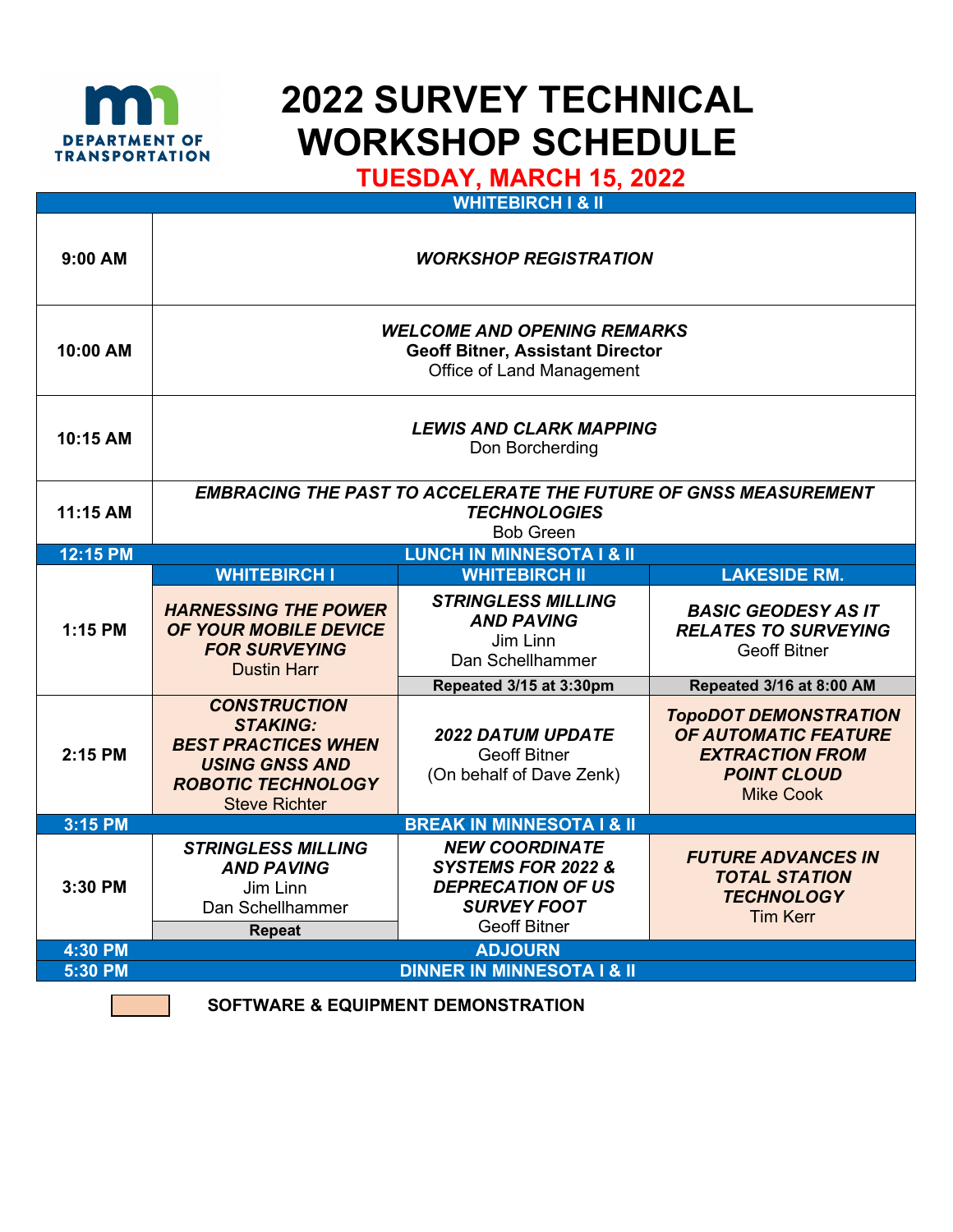

## **2022 SURVEY TECHNICAL MEDIRATMENT OF WORKSHOP SCHEDULE**<br>WEDNESDAY, MARCH 16, 2022

| 6:45 AM                   | <b>BREAKFAST IN MARINA DINING ROOM</b>                                                                                                  |                                                                                                                                                                         |                                                                                                                                 |  |  |
|---------------------------|-----------------------------------------------------------------------------------------------------------------------------------------|-------------------------------------------------------------------------------------------------------------------------------------------------------------------------|---------------------------------------------------------------------------------------------------------------------------------|--|--|
| 8:00 AM                   | <b>WHITEBIRCH I</b>                                                                                                                     | <b>WHITEBIRCH II</b>                                                                                                                                                    | <b>LAKESIDE RM.</b>                                                                                                             |  |  |
|                           | <b>CASE STUDY - LIDAR</b><br><b>WORKFLOWS TESTED</b><br><b>Jay Haskamp</b>                                                              | <b>BASIC GEODESY AS IT</b><br><b>RELATES TO SURVEYING</b><br><b>Geoff Bitner</b>                                                                                        | <b>SCHOOL TRUST LANDS</b><br>Aaron Vande Linde                                                                                  |  |  |
|                           |                                                                                                                                         | <b>Repeated</b>                                                                                                                                                         | Repeated 3/16 at 2:15 PM                                                                                                        |  |  |
| 9:00 AM                   | <b>SURVEYING</b><br><b>SAFETY</b><br>Jim Lonsky                                                                                         | <b>HIGH ACCURACY</b><br><b>DRONE SURVEYS</b><br><b>Ladd Nelson</b><br><b>Jeff Walsh</b><br>Repeated 3/17 at 8:00am                                                      | <b>RESPONSIBILITIES FOR</b><br><b>BOUNDARY EVIDENCE</b><br><b>PERPETUATION ON</b><br><b>CONSTRUCTION PROJECTS</b><br>Sam Gibson |  |  |
|                           | Repeated 3/16 at 11:25                                                                                                                  |                                                                                                                                                                         |                                                                                                                                 |  |  |
| 10:00 AM                  |                                                                                                                                         | <b>BREAK IN MINNESOTA I &amp; II</b>                                                                                                                                    |                                                                                                                                 |  |  |
| 10:15 AM                  | <b>STRINGLESS (AMG)</b><br><b>PAVING</b><br><b>Aaron Lukes</b><br>Jason Meihost                                                         | <b>PLS Re-monumentation</b><br>Legislation<br><b>Chris Mavis</b><br>Pat Veraguth                                                                                        | <b>3D CONSTRUCTION</b><br><b>SURVEYING OFFICE TO</b><br><b>FIELD</b><br><b>Justin Kraus</b><br><b>Dylan Jones</b>               |  |  |
|                           | Repeat 3/16 at 1:15pm                                                                                                                   |                                                                                                                                                                         |                                                                                                                                 |  |  |
| 11:15 AM                  | <b>SURVEY HISTORY OF THE</b><br><b>STATE LINE BETWEEN WI</b><br>AND MN ALONG THE ST.<br><b>LOUIS RIVER BOUNDARY,</b><br>PT <sub>1</sub> | <b>POINT CLOUDS</b><br><b>CASE STUDY</b><br><b>Adam Smith</b>                                                                                                           | <b>SURVEYING</b><br><b>SAFETY</b><br>Jim Lonsky                                                                                 |  |  |
|                           | <b>Anthony Lueck</b>                                                                                                                    | Repeated on 3/16 at 3:30pm                                                                                                                                              | <b>REPEAT</b>                                                                                                                   |  |  |
| 12:15 PM                  |                                                                                                                                         | <b>LUNCH IN MINNESOTA I &amp; II</b>                                                                                                                                    |                                                                                                                                 |  |  |
| 1:15 PM                   | <b>SURVEY HISTORY OF THE</b><br><b>STATE LINE BETWEEN WI</b><br>AND MN ALONG THE ST.<br><b>LOUIS RIVER BOUNDARY,</b><br>PT <sub>2</sub> | <b>MONITORING SOLUTIONS</b><br><b>WITH TRIMBLE</b><br><b>Tony Edelbrock</b><br><b>Wes Schneider</b>                                                                     | <b>STRINGLESS (AMG)</b><br><b>PAVING</b><br><b>Aaron Lukes</b><br>Jason Meihost                                                 |  |  |
|                           | <b>Anthony Lueck</b>                                                                                                                    |                                                                                                                                                                         | <b>REPEAT</b>                                                                                                                   |  |  |
| 2:15 PM                   | <b>SCHOOL TRUST LANDS</b><br>Aaron Vande Linde                                                                                          | <b>ZIEGLER CONSTRUCTION</b><br><b>TECHNOLOGY SYSTEM</b><br><b>UPDATES AND EMERGING</b><br><b>TRENDS</b><br><b>Will Connell</b><br><b>Jim Linn</b><br><b>Jeff Pauluk</b> | <b>CST PROGRAM OVERVIEW</b><br><b>Rick Morey</b>                                                                                |  |  |
|                           | <b>REPEAT</b>                                                                                                                           | <b>Chris Pelzel</b>                                                                                                                                                     |                                                                                                                                 |  |  |
| 3:15 PM                   |                                                                                                                                         | <b>BREAK IN MINNESOTA I &amp; II</b>                                                                                                                                    |                                                                                                                                 |  |  |
| 3:30 PM                   | <b>USING TRIMBLE SYNC FOR</b><br><b>DATA MANAGEMENT</b><br><b>Dylan Jones</b>                                                           | <b>PLSS SHORT</b><br><b>CUT METHOD</b><br>Pat Veraguth                                                                                                                  | <b>POINT CLOUD</b><br><b>CASE STUDY</b><br><b>Adam Smith</b><br><b>REPEAT</b>                                                   |  |  |
| <b>ADJOURN</b><br>4:30 PM |                                                                                                                                         |                                                                                                                                                                         |                                                                                                                                 |  |  |
| 5:30 PM                   | <b>DINNER IN MINNESOTA I &amp; II</b>                                                                                                   |                                                                                                                                                                         |                                                                                                                                 |  |  |